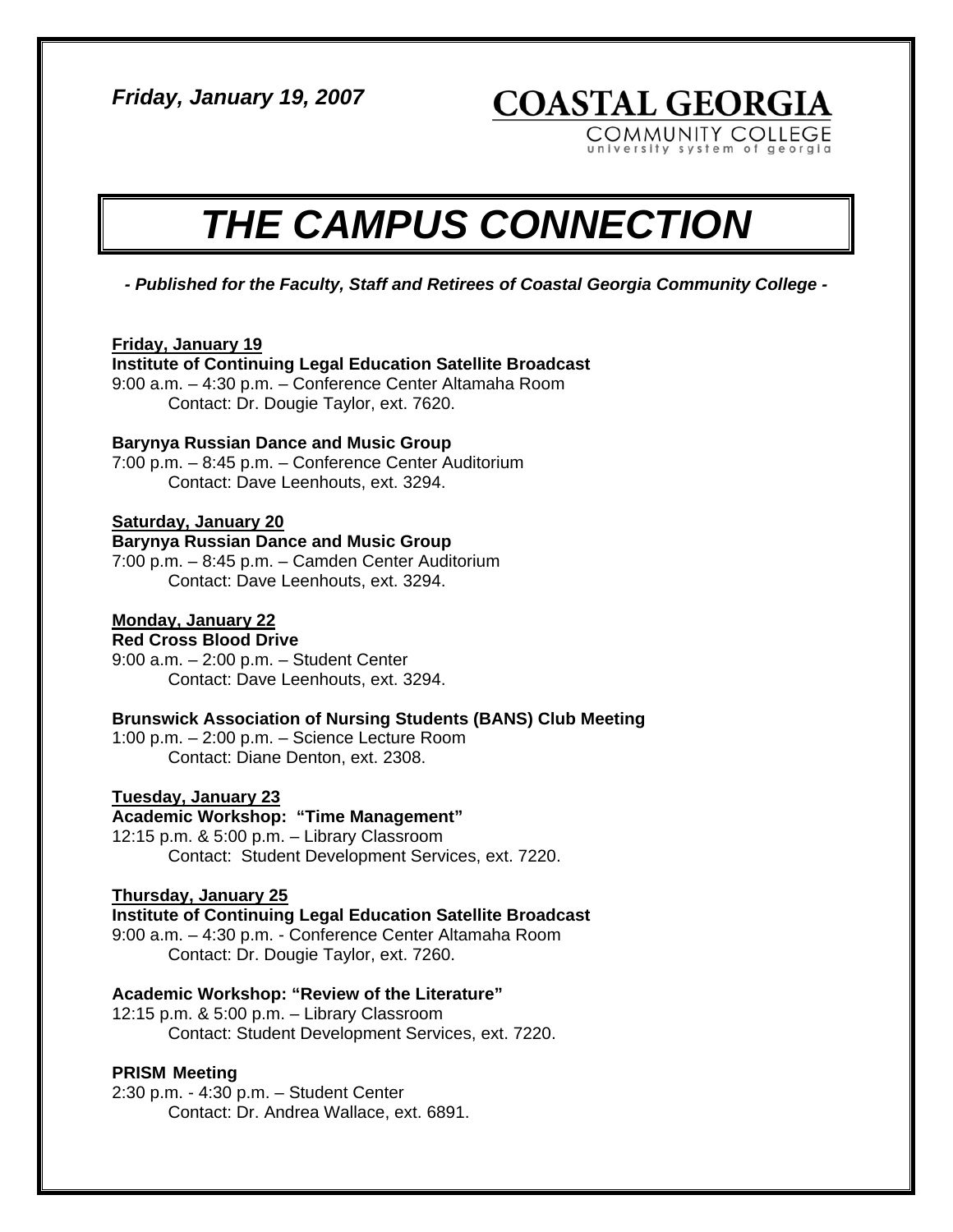# **Friday, January 26**

#### **Institute of Continuing Legal Education Satellite Broadcast**

9:00 a.m. – 4:30 p.m. – Conference Center Altamaha Room Contact: Dr. Dougie Taylor, ext. 7620.

# **Saturday, January 27**

# **Second Annual Tutor Workshop**

9:00 a.m. – 4:00 p.m. – Student Center Contact: Niki Schmauch, ext. 7267.

# **CGCC Mariners B-Ball vs. South Georgia Tech**

7:30 p.m. – Gym Contact: Athletics, ext. 7207.

## **Monday, January 29**

# **Funny T-shirts Novelty Event**

1:00 p.m. – 7:00 p.m. – Camden Center Rotunda Contact: Dave Leenhouts, ext. 3294.

# **Tuesday, January 30**

# **International Association Meeting**

12:15 p.m. – 1:15 p.m. – Science Lecture Room Contact: Dr. Ramona Fletcher, ext. 6882.

#### **Azeem Comedy Show**

12:15 p.m. – 1:30 p.m. – Student Center Contact: Dave Leenhouts, ext. 3294.

# **Academic Workshop: "Intro to Using the Library & GIL"**

12:15 p.m. & 5:00p.m. – Library Classroom Contact: Student Development Services, ext. 7220.

# **AASU Student Teacher Seminar**

3:15 p.m. – 5: 15 p.m. – Science Lecture Room Contact: Dr. Gene Barber, ext. 7227.

#### **Wednesday, January 31**

# **Institute of Continuing Legal Education Satellite Broadcast**

9:00 a.m. – 4:30 p.m. – Conference Center Altamaha Room Contact: Dr. Dougie Taylor, ext. 7260.

# **Softball Team/Cheerleader Spaghetti Fundraiser**

11:00 a.m. – 1:00 p.m. & 4:00 p.m. – 6:00 p.m. – Pick up in the Student Center Dine in or carry out. Tickets are \$5.00 and may be purchased at Business Office window.

Contact: Athletics, ext. 7207.

#### **Faculty Brown-bag Snack Dinners**

4:30 p.m. – 6:00 p.m. – Camden Center Rotunda Contact: Sharon Bartkovich, ext. 7233.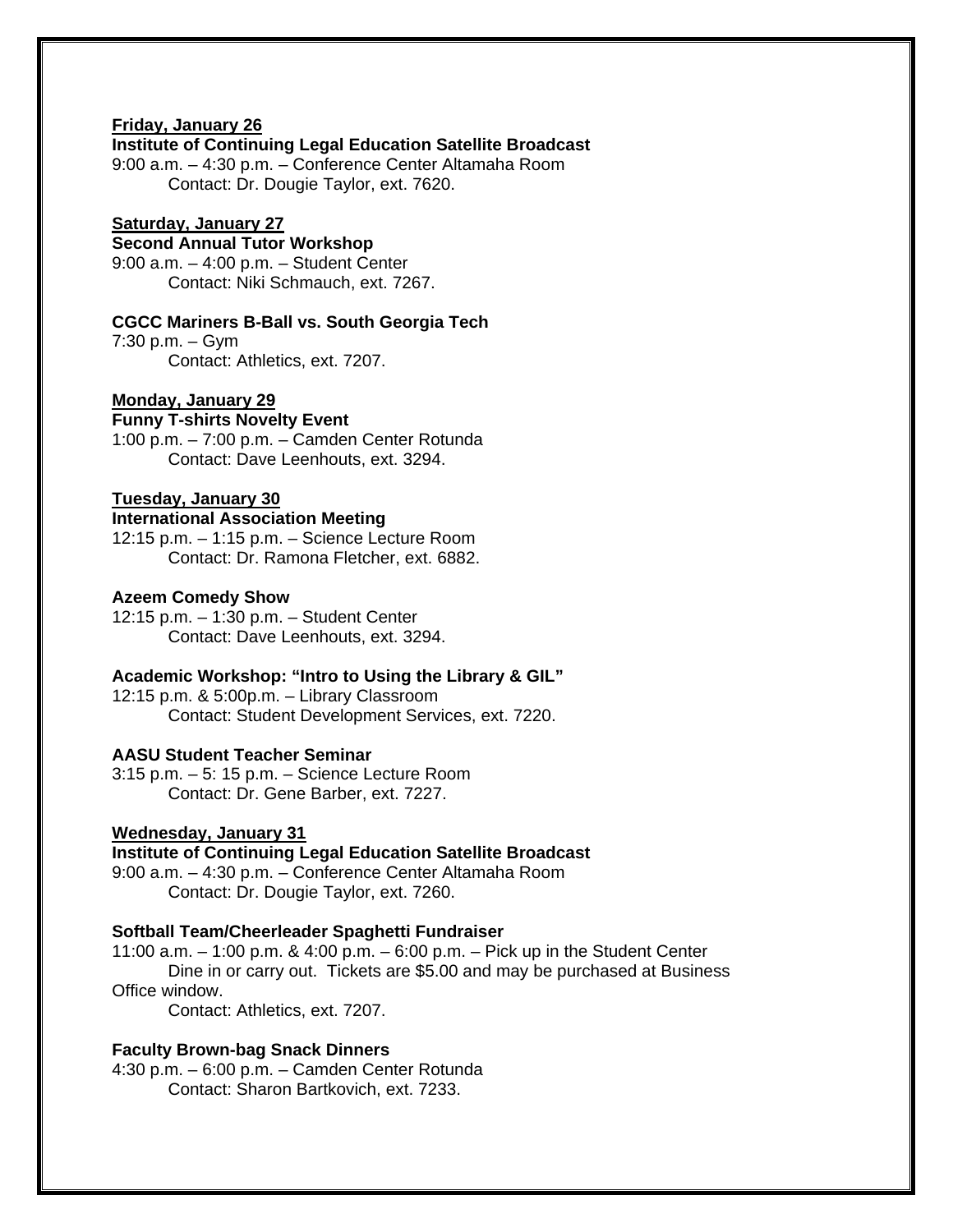# **Thursday, February 1**

# **Georgia Department of Revenue Board of Equalization Training**

8:00 a.m. – 5:00 p.m. – Conference Center Altamaha Room Contact: Dr. Dougie Taylor, ext. 7260.

#### **Institute of Continuing Legal Education Satellite Broadcast**

9:00 a.m. – 4:30 p.m. – Conference Center Satilla Room Contact: Dr. Dougie Taylor, ext. 7260.

#### **Entrance Counseling**

10:30 a.m., 12:00 p.m. & 6:00 p.m. – Camden Center Room 219 Contact: LaTasha Rozier, ext. 7262.

# **Faculty Brown-bag Lunch**

12:00 p.m. – 1:30 p.m. – Student Center Presidents Dining Room Contact: Melissa Canady, ext. 6928.

# **Faculty Brown-bag Lunch**

12:00 p.m. – 1:30 p.m. – Camden Center Rotunda Contact: Melissa Canady, ext. 6928.

# **Friday, February 2**

**Institute of Continuing Legal Education Satellite Broadcast** 

9:00 a.m. – 4:30 p.m. – Conference Center Altamaha Room Contact: Dr. Dougie Taylor, ext. 7260.

#### **Entrance Counseling**

10:30 a.m., 12:00 p.m. & 6:00 p.m. – Science Lecture Room Contact: LaTasha Rozier, ext. 7262.

# **Jason Bishop Illusion Show**

7:00 p.m. – 8:30 p.m. – Conference Center Auditorium Contact: Dave Leenhouts, ext. 3294.

# **Saturday, February 3**

# **MAP/MASDA**

8:00 a.m. – 3:00 p.m. – Student Center Contact: C. A. Lee, ext. 7220.

#### **Jason Bishop Illusion Show**

7:00 p.m. – 8:30 p.m. – Camden Center Auditorium Contact: Dave Leenhouts, ext. 3294.

**Thank You CGCC Faculty and Staff for Making A Difference.** Thanks to the generous support of 87% of our faculty and staff with gifts totaling \$20,606.00, the 2006 CGCC annual fund drive was an overwhelming success! This year's Fund Drive raised \$107,201.88 to date. Your contributions will truly make a difference for CGCC students. The Coastal Georgia Community College Foundation provides support for the work of the College in this community through providing scholarships, supporting faculty professional development, and other projects consistent with the college mission.

-------------------------------------------------------------------------------------------------------------------------------